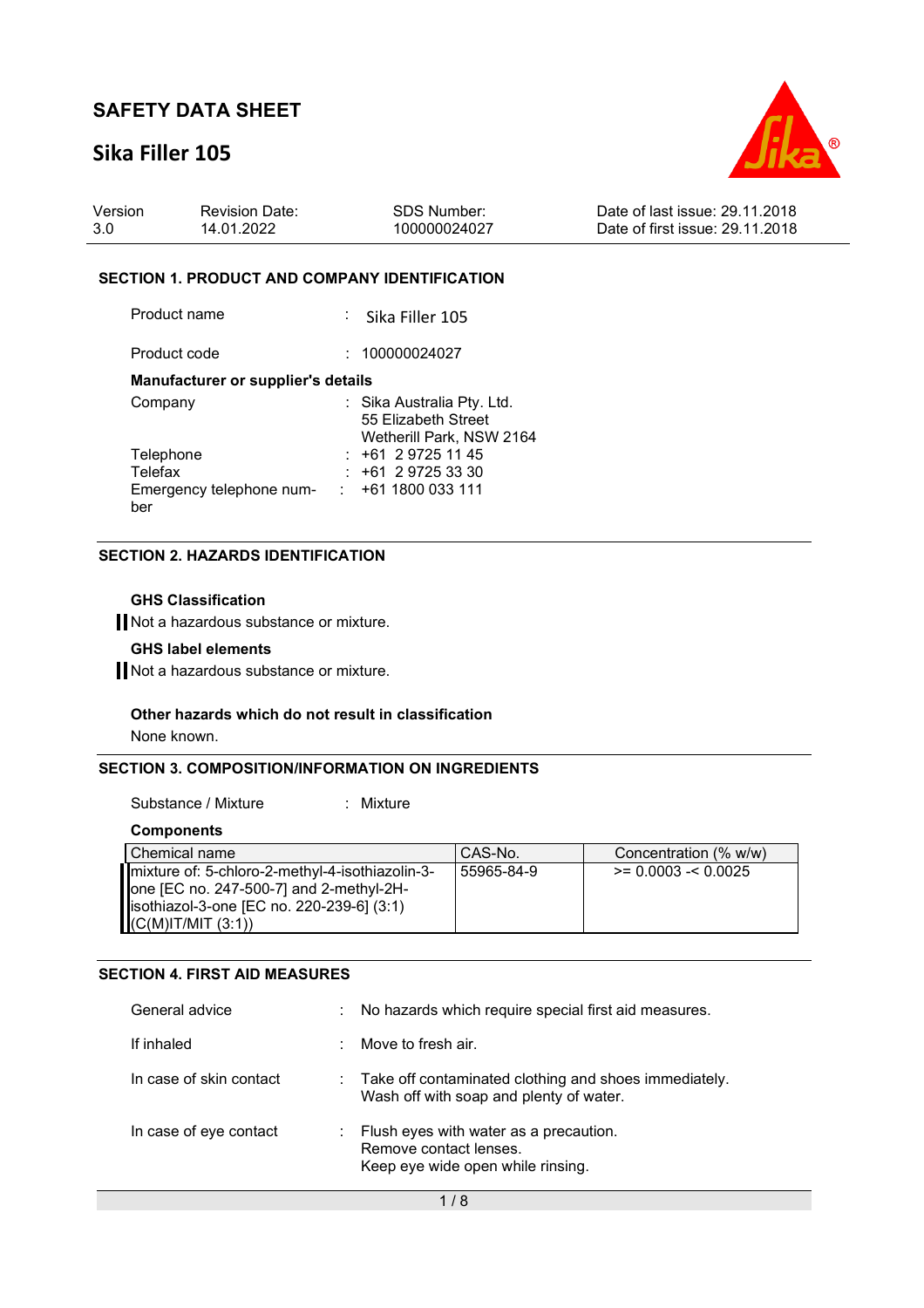## **Sika Filler 105**



| Version<br>3.0                          | <b>Revision Date:</b><br>14.01.2022                               |               | <b>SDS Number:</b><br>100000024027                                                                                                                                 | Date of last issue: 29.11.2018<br>Date of first issue: 29.11.2018 |
|-----------------------------------------|-------------------------------------------------------------------|---------------|--------------------------------------------------------------------------------------------------------------------------------------------------------------------|-------------------------------------------------------------------|
|                                         | If swallowed                                                      |               | Clean mouth with water and drink afterwards plenty of water.<br>Do not give milk or alcoholic beverages.<br>Never give anything by mouth to an unconscious person. |                                                                   |
|                                         | Most important symptoms<br>and effects, both acute and<br>delayed |               | No known significant effects or hazards.<br>See Section 11 for more detailed information on health effects<br>and symptoms.                                        |                                                                   |
|                                         | Notes to physician                                                |               | Treat symptomatically.                                                                                                                                             |                                                                   |
| <b>SECTION 5. FIREFIGHTING MEASURES</b> |                                                                   |               |                                                                                                                                                                    |                                                                   |
|                                         | Suitable extinguishing media :                                    |               | Use extinguishing measures that are appropriate to local cir-<br>cumstances and the surrounding environment.                                                       |                                                                   |
|                                         | ucts                                                              |               | Hazardous combustion prod- : No hazardous combustion products are known                                                                                            |                                                                   |
|                                         | Specific extinguishing meth-<br>ods                               | $\Delta \sim$ | Standard procedure for chemical fires.                                                                                                                             |                                                                   |
|                                         | Special protective equipment :<br>for firefighters                |               | In the event of fire, wear self-contained breathing apparatus.                                                                                                     |                                                                   |

#### **SECTION 6. ACCIDENTAL RELEASE MEASURES**

| tive equipment and emer-<br>gency procedures             | Personal precautions, protec-: For personal protection see section 8.                                      |
|----------------------------------------------------------|------------------------------------------------------------------------------------------------------------|
| Environmental precautions                                | : No special environmental precautions required.                                                           |
| Methods and materials for<br>containment and cleaning up | Wipe up with absorbent material (e.g. cloth, fleece).<br>Keep in suitable, closed containers for disposal. |

#### **SECTION 7. HANDLING AND STORAGE**

| fire and explosion          | Advice on protection against : Normal measures for preventive fire protection.                                                                        |
|-----------------------------|-------------------------------------------------------------------------------------------------------------------------------------------------------|
| Advice on safe handling     | For personal protection see section 8.<br>No special handling advice required.<br>Follow standard hygiene measures when handling chemical<br>products |
| Hygiene measures            | : When using do not eat or drink.<br>When using do not smoke.                                                                                         |
| Conditions for safe storage | Keep container tightly closed in a dry and well-ventilated                                                                                            |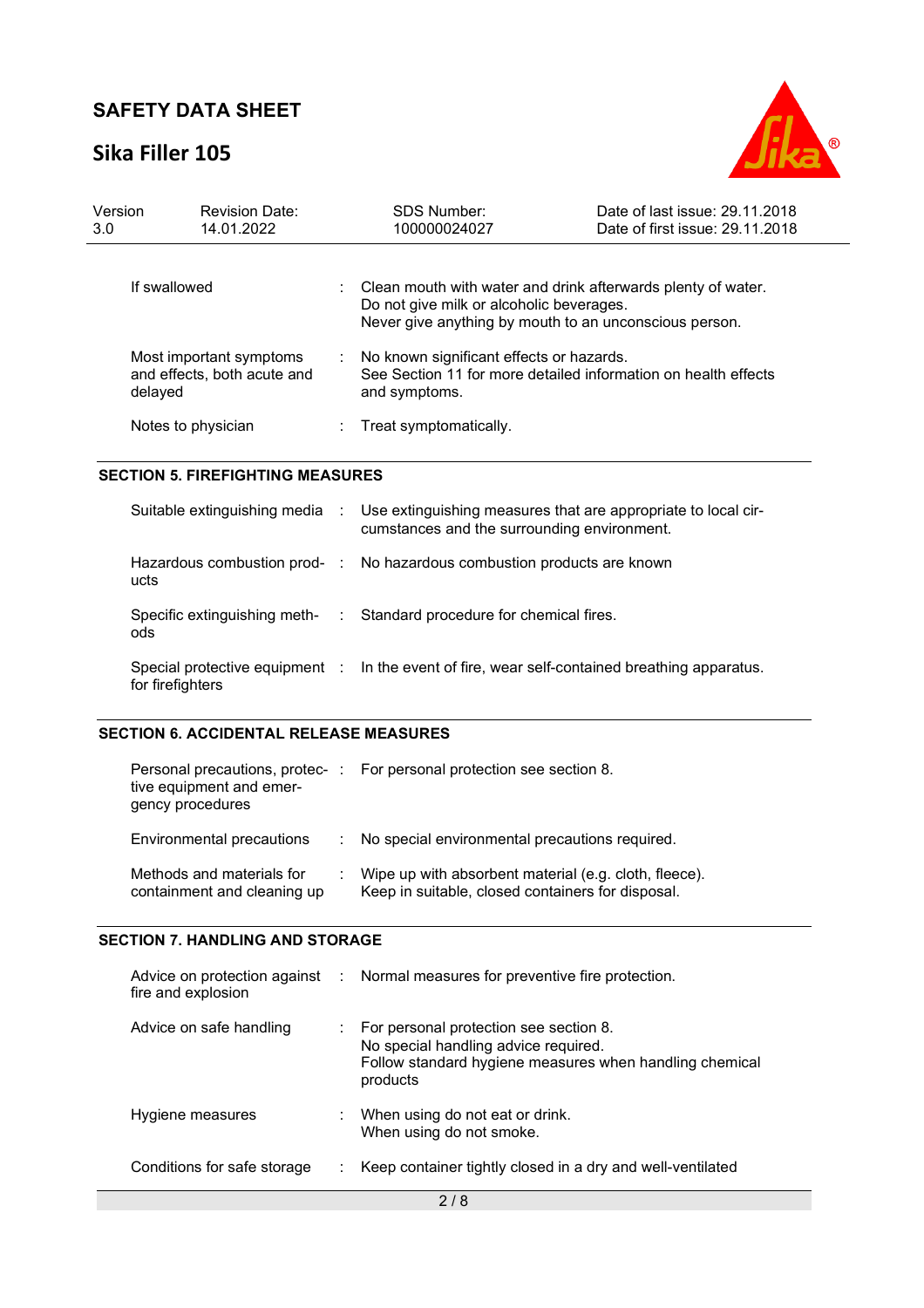# **Sika Filler 105**



| Version<br>3.0 | <b>Revision Date:</b><br>14.01.2022                 | <b>SDS Number:</b><br>100000024027                                                                                                                                                       | Date of last issue: 29.11.2018<br>Date of first issue: 29.11.2018                                                            |
|----------------|-----------------------------------------------------|------------------------------------------------------------------------------------------------------------------------------------------------------------------------------------------|------------------------------------------------------------------------------------------------------------------------------|
|                |                                                     | place.<br>Store in accordance with local regulations.                                                                                                                                    |                                                                                                                              |
|                | Materials to avoid                                  | No special restrictions on storage with other products.                                                                                                                                  |                                                                                                                              |
|                |                                                     | <b>SECTION 8. EXPOSURE CONTROLS/PERSONAL PROTECTION</b>                                                                                                                                  |                                                                                                                              |
|                | <b>Components with workplace control parameters</b> | Contains no substances with occupational exposure limit values.                                                                                                                          |                                                                                                                              |
|                | Appropriate engineering<br>controls                 | vent exposure to vapours.                                                                                                                                                                | Use adequate ventilation and/or engineering controls to pre-                                                                 |
|                | Personal protective equipment                       |                                                                                                                                                                                          |                                                                                                                              |
|                | Respiratory protection                              | No special measures required.<br>exposure levels, the hazards of the product and the safe<br>working limits of the selected respirator.                                                  | Respirator selection must be based on known or anticipated                                                                   |
|                | Hand protection                                     | Chemical-resistant, impervious gloves complying with an<br>essary.<br>Follow AS/NZS 1337.1<br>Recommended: Butyl rubber/nitrile rubber gloves.<br>Contaminated gloves should be removed. | approved standard should be worn at all times when handling<br>chemical products if a risk assessment indicates this is nec- |
|                | Eye protection                                      | Safety glasses                                                                                                                                                                           |                                                                                                                              |
|                | Skin and body protection                            | Protective clothing (e.g. safety shoes, long-sleeved working<br>clothing, long trousers)<br>Follow AS 2210:3                                                                             |                                                                                                                              |

#### **SECTION 9. PHYSICAL AND CHEMICAL PROPERTIES**

| Appearance                                         |   | paste             |
|----------------------------------------------------|---|-------------------|
| Colour                                             | ÷ | grey              |
| Odour                                              |   | mild              |
| Odour Threshold                                    |   | No data available |
| pH                                                 |   | Not applicable    |
| Melting point/range / Freezing : No data available |   |                   |
| point<br>Boiling point/boiling range               |   | No data available |
| Flash point                                        |   | No data available |
| Evaporation rate                                   |   | No data available |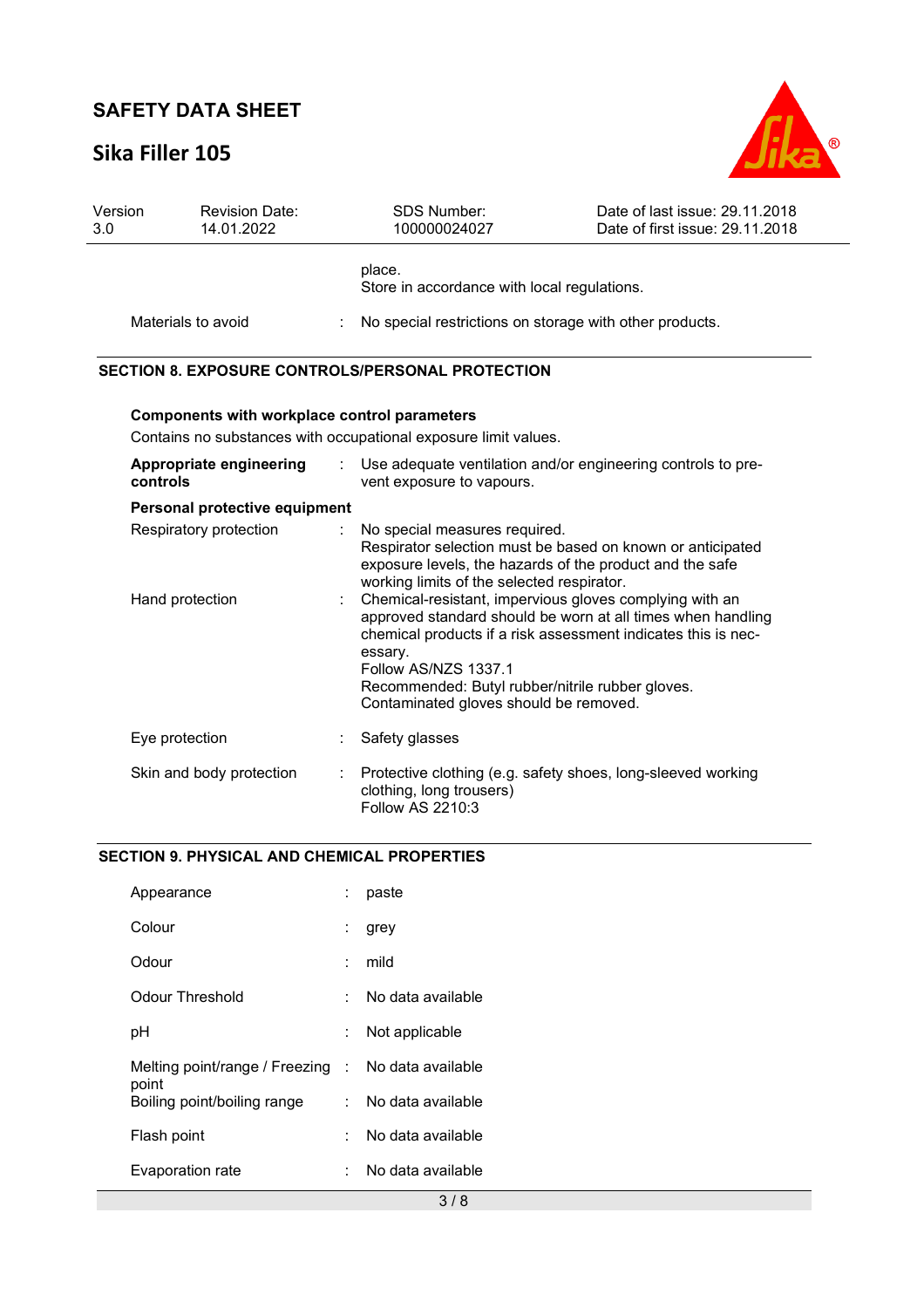# **Sika Filler 105**



| Version<br>3.0 | <b>Revision Date:</b><br>14.01.2022                 |                      | <b>SDS Number:</b><br>100000024027                                                                                                  | Date of last issue: 29.11.2018<br>Date of first issue: 29.11.2018 |
|----------------|-----------------------------------------------------|----------------------|-------------------------------------------------------------------------------------------------------------------------------------|-------------------------------------------------------------------|
|                |                                                     |                      |                                                                                                                                     |                                                                   |
|                | Flammability (solid, gas)                           | $\ddot{\phantom{a}}$ | No data available                                                                                                                   |                                                                   |
|                | Upper explosion limit / Upper<br>flammability limit | ÷                    | No data available                                                                                                                   |                                                                   |
|                | Lower explosion limit / Lower<br>flammability limit | ÷                    | No data available                                                                                                                   |                                                                   |
|                | Vapour pressure                                     |                      | No data available                                                                                                                   |                                                                   |
|                | Relative vapour density                             |                      | No data available                                                                                                                   |                                                                   |
|                | Density                                             |                      | ca. 0.9 g/cm3 (20 $°C$ (68 °F))                                                                                                     |                                                                   |
|                | Solubility(ies)<br>Water solubility                 |                      | No data available                                                                                                                   |                                                                   |
|                | Solubility in other solvents                        | ÷                    | No data available                                                                                                                   |                                                                   |
|                | Partition coefficient: n-<br>octanol/water          |                      | No data available                                                                                                                   |                                                                   |
|                | Auto-ignition temperature                           |                      | No data available                                                                                                                   |                                                                   |
|                | Decomposition temperature                           |                      | No data available                                                                                                                   |                                                                   |
|                | Viscosity<br>Viscosity, dynamic                     |                      | No data available                                                                                                                   |                                                                   |
|                | Viscosity, kinematic                                |                      | No data available                                                                                                                   |                                                                   |
|                | <b>Explosive properties</b>                         |                      | No data available                                                                                                                   |                                                                   |
|                | Oxidizing properties                                |                      | No data available                                                                                                                   |                                                                   |
|                | Volatile organic compounds                          |                      | Directive 2010/75/EU of 24 November 2010 on industrial<br>emissions (integrated pollution prevention and control)<br>Not applicable |                                                                   |

### **SECTION 10. STABILITY AND REACTIVITY**

| Reactivity             | t.            | No dangerous reaction known under conditions of normal use.            |
|------------------------|---------------|------------------------------------------------------------------------|
| Chemical stability     | ÷.            | The product is chemically stable.                                      |
| tions                  |               | Possibility of hazardous reac- : No hazards to be specially mentioned. |
| Conditions to avoid    | $\mathcal{L}$ | No data available                                                      |
| Incompatible materials |               | see section 7.                                                         |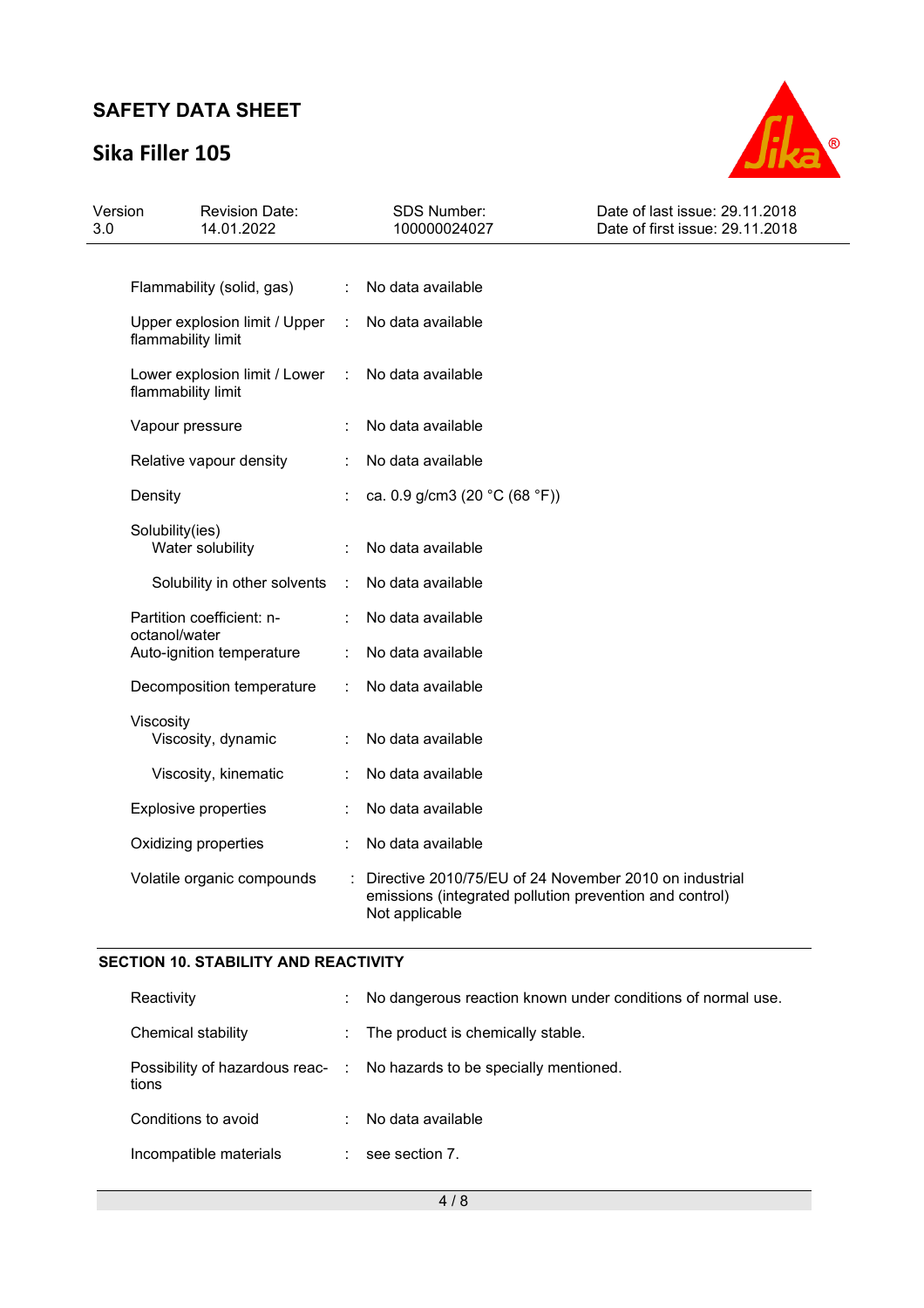## **Sika Filler 105**



| Version | <b>Revision Date:</b> | SDS Number:  | Date of last issue: 29.11.2018  |
|---------|-----------------------|--------------|---------------------------------|
| 3.0     | 14.01.2022            | 100000024027 | Date of first issue: 29.11.2018 |

No decomposition if stored and applied as directed.

#### **SECTION 11. TOXICOLOGICAL INFORMATION**

#### **Acute toxicity**

Not classified based on available information.

#### **Components:**

mixture of: 5-chloro-2-methyl-4-isothiazolin-3-one [EC no. 247-500-7] and 2-methyl-2H-isothiazol-3 one [EC no. 220-239-6] (3:1) (C(M)IT/MIT (3:1))**:**  Acute inhalation toxicity : Assessment: Corrosive to the respiratory tract.

#### **Skin corrosion/irritation**

Not classified based on available information.

#### **Serious eye damage/eye irritation**

Not classified based on available information.

#### **Respiratory or skin sensitisation**

#### **Skin sensitisation**

Not classified based on available information.

#### **Respiratory sensitisation**

Not classified based on available information.

#### **Chronic toxicity**

**Germ cell mutagenicity**  Not classified based on available information.

#### **Carcinogenicity**

Not classified based on available information.

#### **Reproductive toxicity**

Not classified based on available information.

#### **STOT - single exposure**

Not classified based on available information.

#### **STOT - repeated exposure**

Not classified based on available information.

#### **Aspiration toxicity**

Not classified based on available information.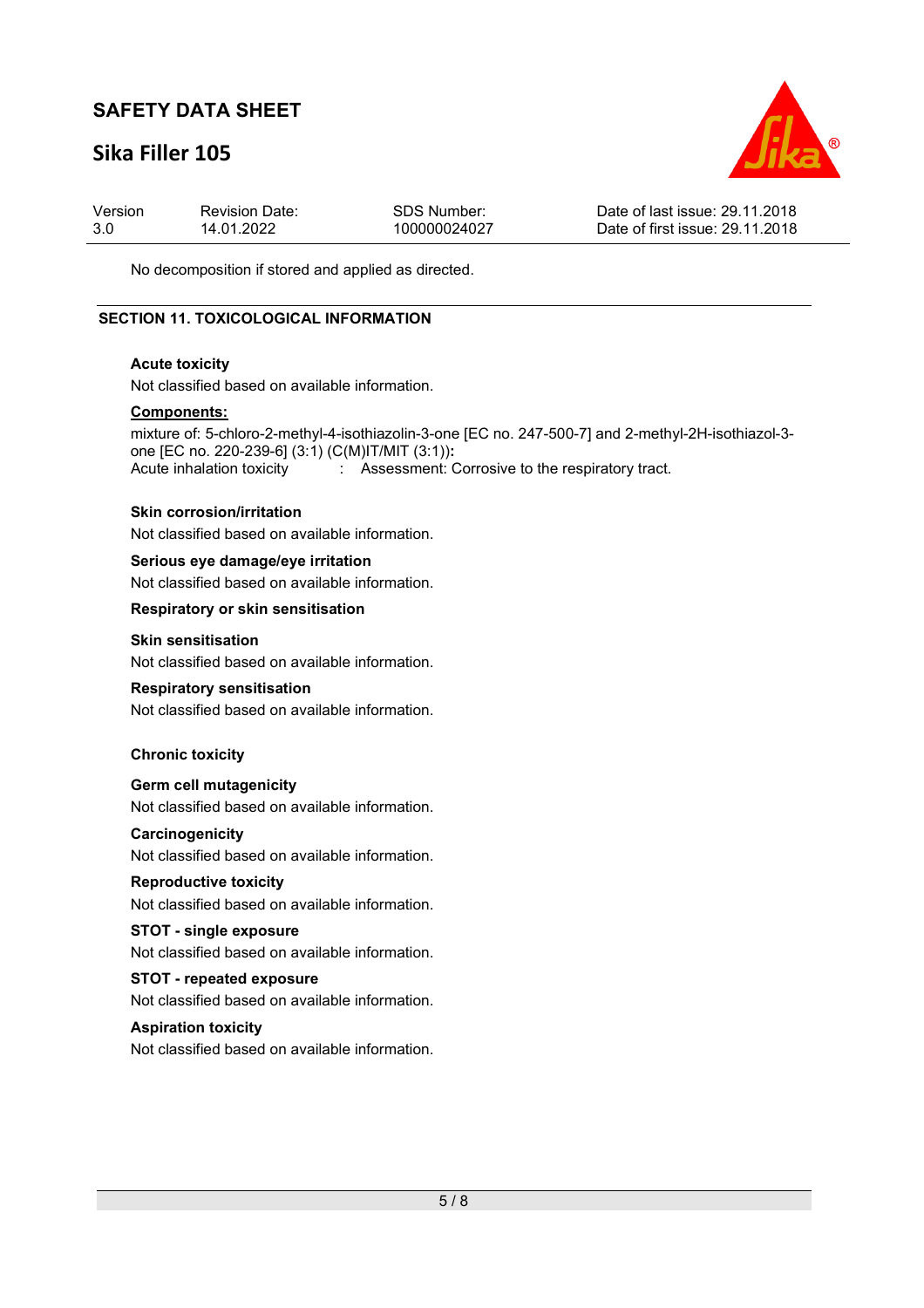## **Sika Filler 105**



| Version | <b>Revision Date:</b> | <b>SDS Number:</b> | Date of last issue: 29.11.2018  |
|---------|-----------------------|--------------------|---------------------------------|
| 3.0     | 14.01.2022            | 100000024027       | Date of first issue: 29.11.2018 |

#### **SECTION 12. ECOLOGICAL INFORMATION**

#### **Ecotoxicity**

#### **Components:**

|                                                  |                              | mixture of: 5-chloro-2-methyl-4-isothiazolin-3-one [EC no. 247-500-7] and 2-methyl-2H-isothiazol-3- |
|--------------------------------------------------|------------------------------|-----------------------------------------------------------------------------------------------------|
| one [EC no. 220-239-6] (3:1) (C(M)IT/MIT (3:1)): |                              |                                                                                                     |
| M-Factor (Acute aquatic tox- : 100<br>icity)     |                              |                                                                                                     |
| M-Factor (Chronic aquatic<br>toxicity)           | $\mathcal{L}_{\mathrm{max}}$ | 100                                                                                                 |
| <b>Persistence and degradability</b>             |                              |                                                                                                     |
| No data available                                |                              |                                                                                                     |
| <b>Bioaccumulative potential</b>                 |                              |                                                                                                     |
| No data available                                |                              |                                                                                                     |
| <b>Mobility in soil</b>                          |                              |                                                                                                     |
| No data available                                |                              |                                                                                                     |
| Other adverse effects                            |                              |                                                                                                     |
| <b>Product:</b>                                  |                              |                                                                                                     |
| mation                                           |                              | Additional ecological infor- : There is no data available for this product.                         |
| <b>SECTION 13. DISPOSAL CONSIDERATIONS</b>       |                              |                                                                                                     |

| <b>Disposal methods</b> |                                                                                                     |
|-------------------------|-----------------------------------------------------------------------------------------------------|
| Contaminated packaging  | Empty containers should be taken to an approved waste han-<br>dling site for recycling or disposal. |

If potential for exposure exists refer to Section 8 for specific personal protective equipment.

#### **SECTION 14. TRANSPORT INFORMATION**

#### **International Regulations**

**UNRTDG** Not regulated as a dangerous good

## **IATA-DGR**

Not regulated as a dangerous good

#### **IMDG-Code**

Not regulated as a dangerous good

**Transport in bulk according to Annex II of MARPOL 73/78 and the IBC Code**  Not applicable for product as supplied.

#### **National Regulations**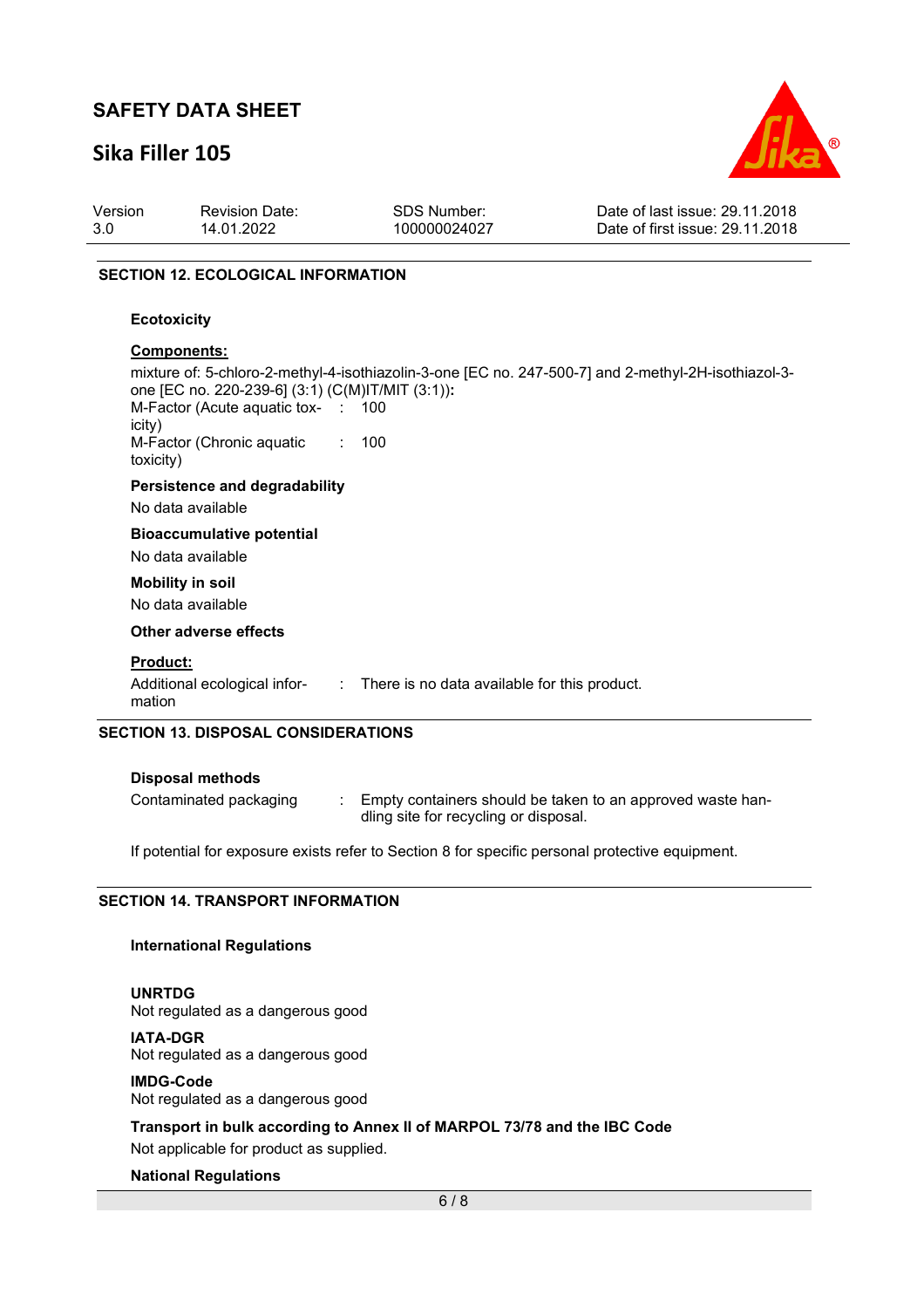## **Sika Filler 105**



| Version | <b>Revision Date:</b> | <b>SDS Number:</b> | Date of last issue: 29.11.2018  |
|---------|-----------------------|--------------------|---------------------------------|
| -3.0    | 14.01.2022            | 100000024027       | Date of first issue: 29.11.2018 |

#### **ADG**

Not regulated as a dangerous good

#### **SECTION 15. REGULATORY INFORMATION**

#### **Safety, health and environmental regulations/legislation specific for the substance or mixture**

| Standard for the Uniform<br>Scheduling of Medicines and<br>Poisons                                                                          | No poison schedule number allocated |                                                                                                                                                                                                                      |  |  |
|---------------------------------------------------------------------------------------------------------------------------------------------|-------------------------------------|----------------------------------------------------------------------------------------------------------------------------------------------------------------------------------------------------------------------|--|--|
| International Chemical Weapons Convention (CWC)<br>Schedules of Toxic Chemicals and Precursors<br><b>Prohibition/Licensing Requirements</b> |                                     | Not applicable<br>: There is no applicable prohibition,<br>authorisation and restricted use<br>requirements, including for carcino-<br>gens referred to in Schedule 10 of<br>the model WHS Act and Regula-<br>tions. |  |  |

#### **The components of this product are reported in the following inventories:**

| AICS | : On the inventory, or in compliance with the inventory |
|------|---------------------------------------------------------|
|------|---------------------------------------------------------|

#### **SECTION 16. OTHER INFORMATION**

| <b>Revision Date</b><br>Date format                                            |   | 14.01.2022<br>dd.mm.yyyy                                                                                                                                                                                                                                                                                                                                                         |
|--------------------------------------------------------------------------------|---|----------------------------------------------------------------------------------------------------------------------------------------------------------------------------------------------------------------------------------------------------------------------------------------------------------------------------------------------------------------------------------|
| <b>Full text of other abbreviations</b>                                        |   |                                                                                                                                                                                                                                                                                                                                                                                  |
| <b>ADG</b><br><b>ADR</b>                                                       | ÷ | Australian Dangerous Goods Code.<br>European Agreement concerning the International Carriage of<br>Dangerous Goods by Road                                                                                                                                                                                                                                                       |
| CAS<br><b>DNEL</b><br><b>EC50</b><br><b>GHS</b><br>IATA<br><b>IMDG</b><br>LD50 |   | <b>Chemical Abstracts Service</b><br>Derived no-effect level<br>Half maximal effective concentration<br>Globally Harmonized System<br>International Air Transport Association<br>International Maritime Code for Dangerous Goods<br>Median lethal dosis (the amount of a material, given all at<br>once, which causes the death of 50% (one half) of a group of<br>test animals) |
| <b>LC50</b>                                                                    |   | Median lethal concentration (concentrations of the chemical in<br>air that kills 50% of the test animals during the observation<br>period)                                                                                                                                                                                                                                       |
| <b>MARPOL</b>                                                                  |   | International Convention for the Prevention of Pollution from<br>Ships, 1973 as modified by the Protocol of 1978                                                                                                                                                                                                                                                                 |
| <b>OEL</b><br><b>PBT</b><br><b>PNEC</b><br><b>REACH</b>                        |   | Occupational Exposure Limit<br>Persistent, bioaccumulative and toxic<br>Predicted no effect concentration<br>Regulation (EC) No 1907/2006 of the European Parliament<br>and of the Council of 18 December 2006 concerning the Reg-                                                                                                                                               |